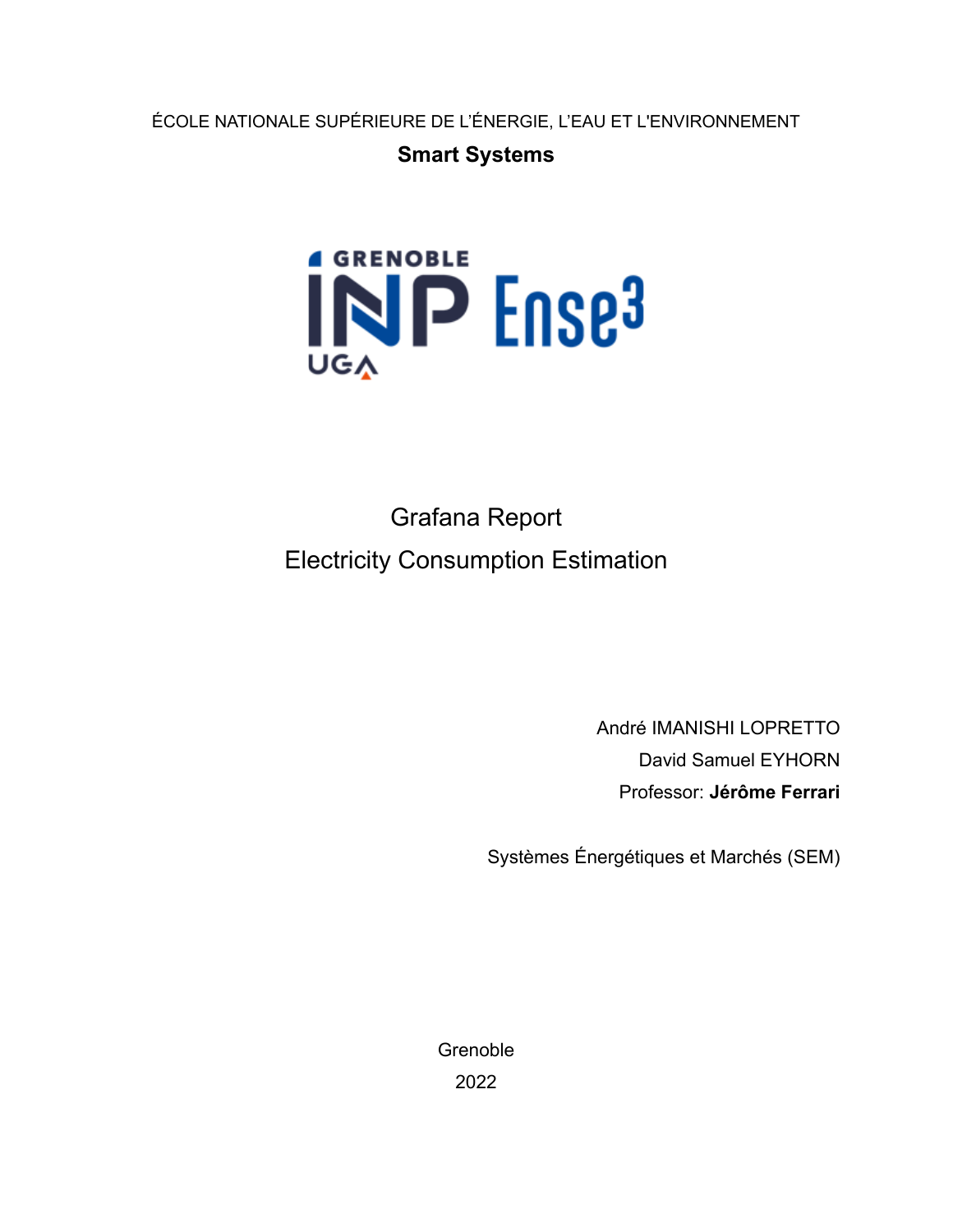Table of Content

| <b>Introduction</b> | $\overline{2}$          |
|---------------------|-------------------------|
| <b>Methodology</b>  | $\boldsymbol{2}$        |
| <b>Results</b>      | $\overline{\mathbf{5}}$ |
| <b>Conclusion</b>   | 8                       |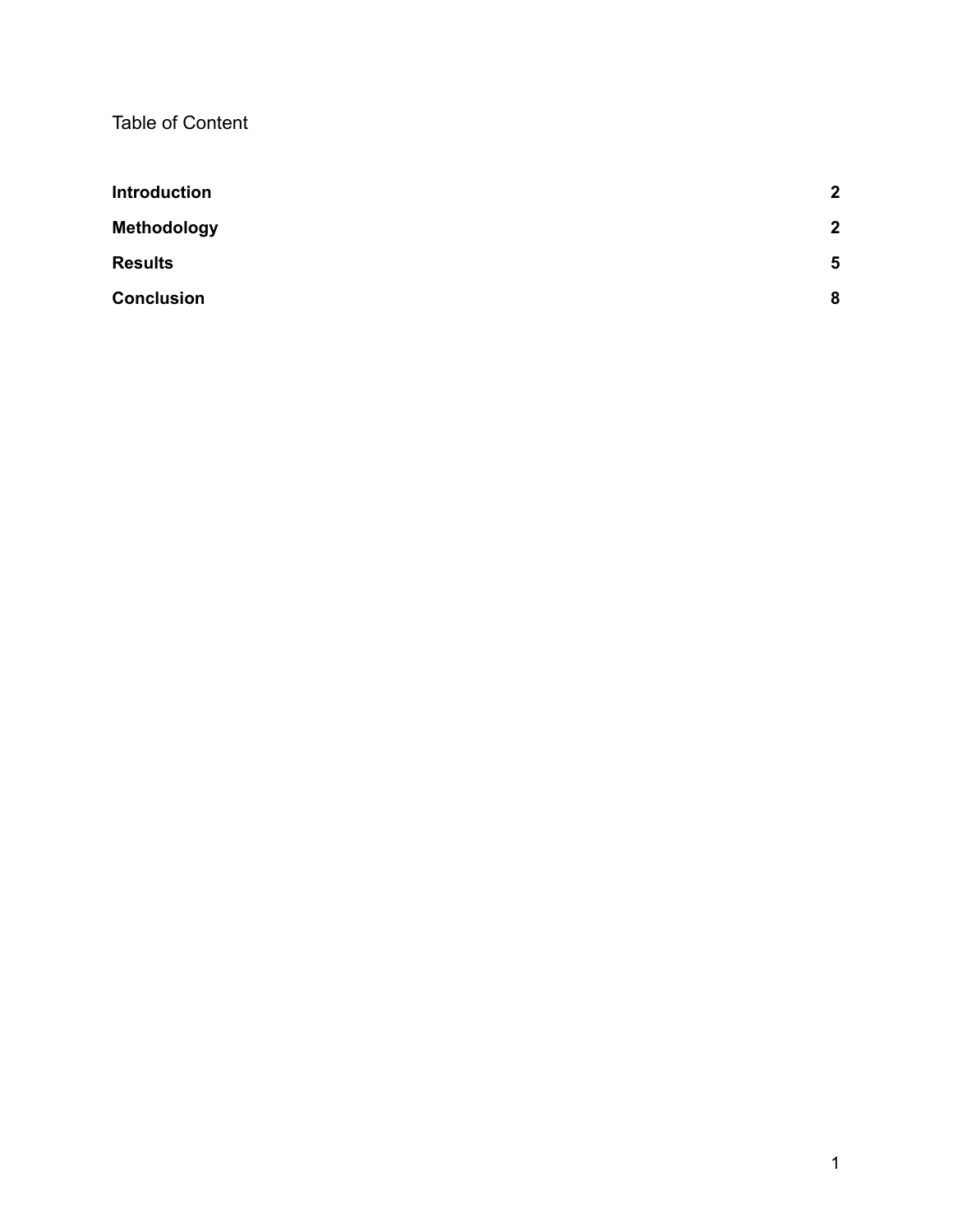# Smart Systems - Electricity Consumption Estimation based on Weather Conditions

### <span id="page-2-0"></span>1. Introduction

Due to increasing share of renewable energies in the electricity mix and resulting volatility of electricity generation demand prediction and demand response becomes more and more important. Electricity demand often correlates with weather conditions, e.g. the demand for indoor lighting increases when it is more clouded. At the same time solar panels are producing less electricity during this time. This requires prediction of the electricity demand to ensure grid stability and activate backup resources in time. Grid operators can then coordinate the required generation to meet the demand.

In this study we are analyzing the performance of a decision tree classifier to estimate the electricity consumption of a residential house near Grenoble based on weather data. The variables used are humidity, luminosity and temperature. Gas heating is installed in the house.

The goal of this study is to find the weather variables that are most suitable to be used for these kinds of predictions and find explanations for our results. However, the goal is not to achieve the most accurate results possible. To achieve a more accurate performance many more variables, e.g. previous energy consumption (one week ago, one day ago,..), must be included.

# <span id="page-2-1"></span>2. Methodology

We applied the decision tree algorithm to estimate the hourly electricity consumption. Decision trees are supervised machine learning algorithms. This means that the data is labeled. In our case the label data is the hourly electricity consumption.

We divided our data set into training and test data. The size of our training set is 80% and the test set 20%.

To measure and compare performances we used mean errors. We decided not to use accuracy in our study, because we did not discretize our label data. Meaning that each level of consumption is a single class. Hence it is very difficult to achieve exact predictions.

The data is downloaded from the Grafana website.<sup>1</sup> The observed label data in this project is the electricity consumption. The feature data are weather measurements, such as humidity, temperature and luminosity, that are observed by several sensors.

<sup>1</sup> Jerome Ferrari. Grafana data home. 2022. url: https://jarvis-oneforall.duckdns.org: 3000.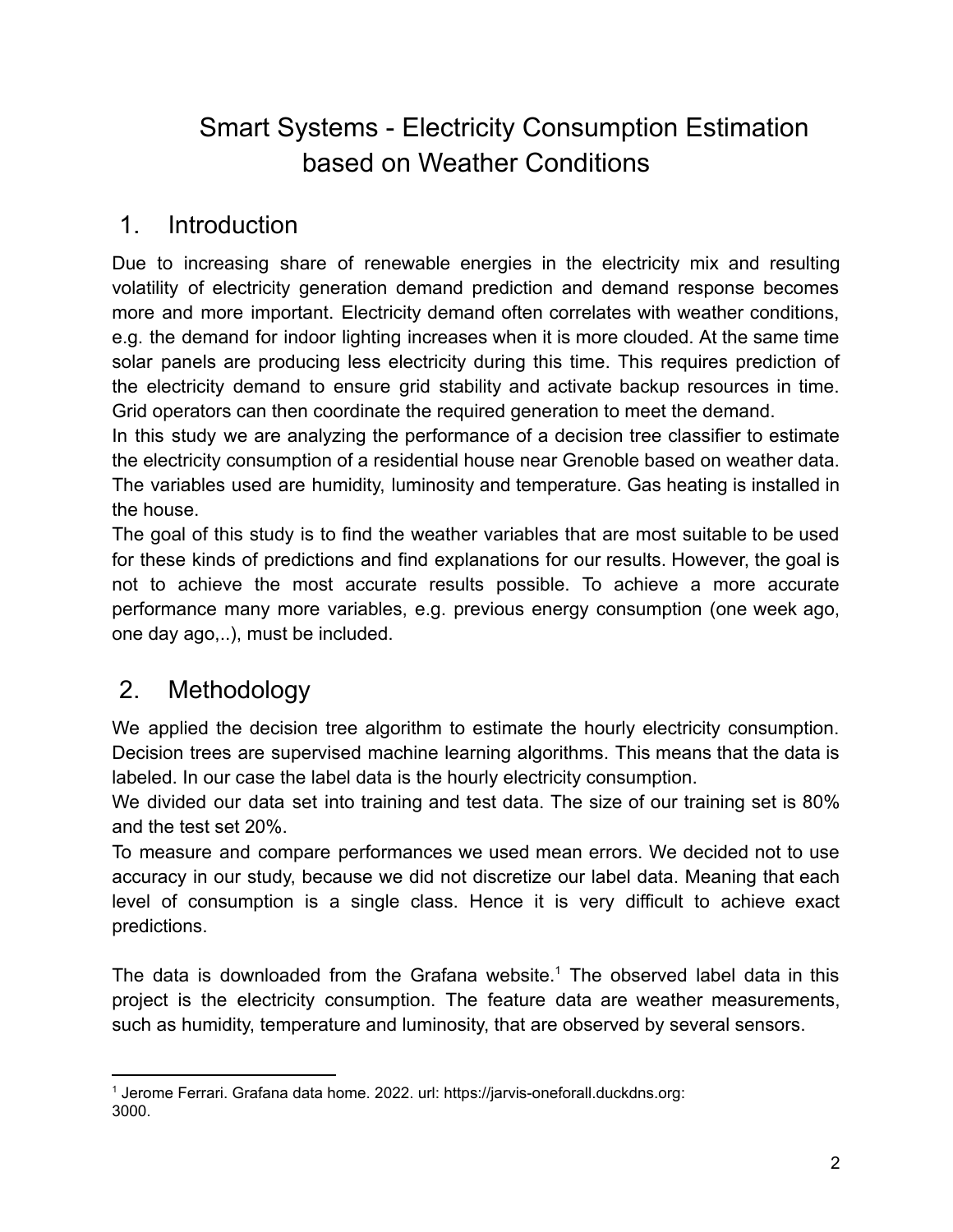Before using the data we did some data cleaning for missing values. For missing temperature values, we assume that the reason was a failure of the sensor, therefore we used the data from 24 hours before. Missing luminosity values existed only during night time. Therefore, we replaced the blank cell by 0. Regarding humidity we faced the problem of multiple values for the same time. We solved this problem by using average values when we had multiple data for the same time.

The data was observed between 01.09.2021 and 31.09.2021.

The electricity consumption, humidity, temperature and luminosity during this period can be observed in the following graphs.



1. Hourly Electricity Consumption

The hourly electricity consumption is measured in Wh.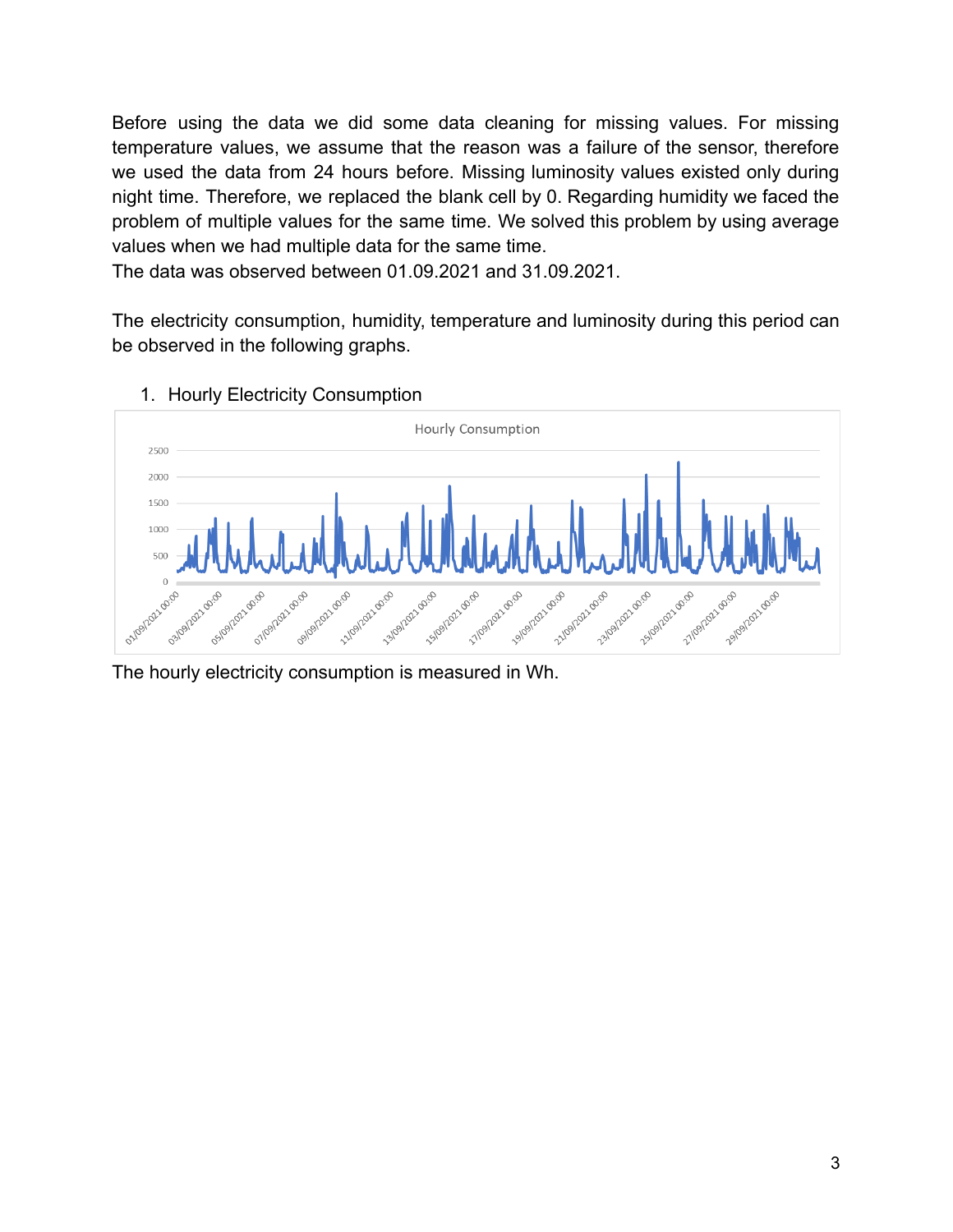### 2. Humidity



The humidity is measured in %.

3. Temperature



The outdoor temperature is measured in °C.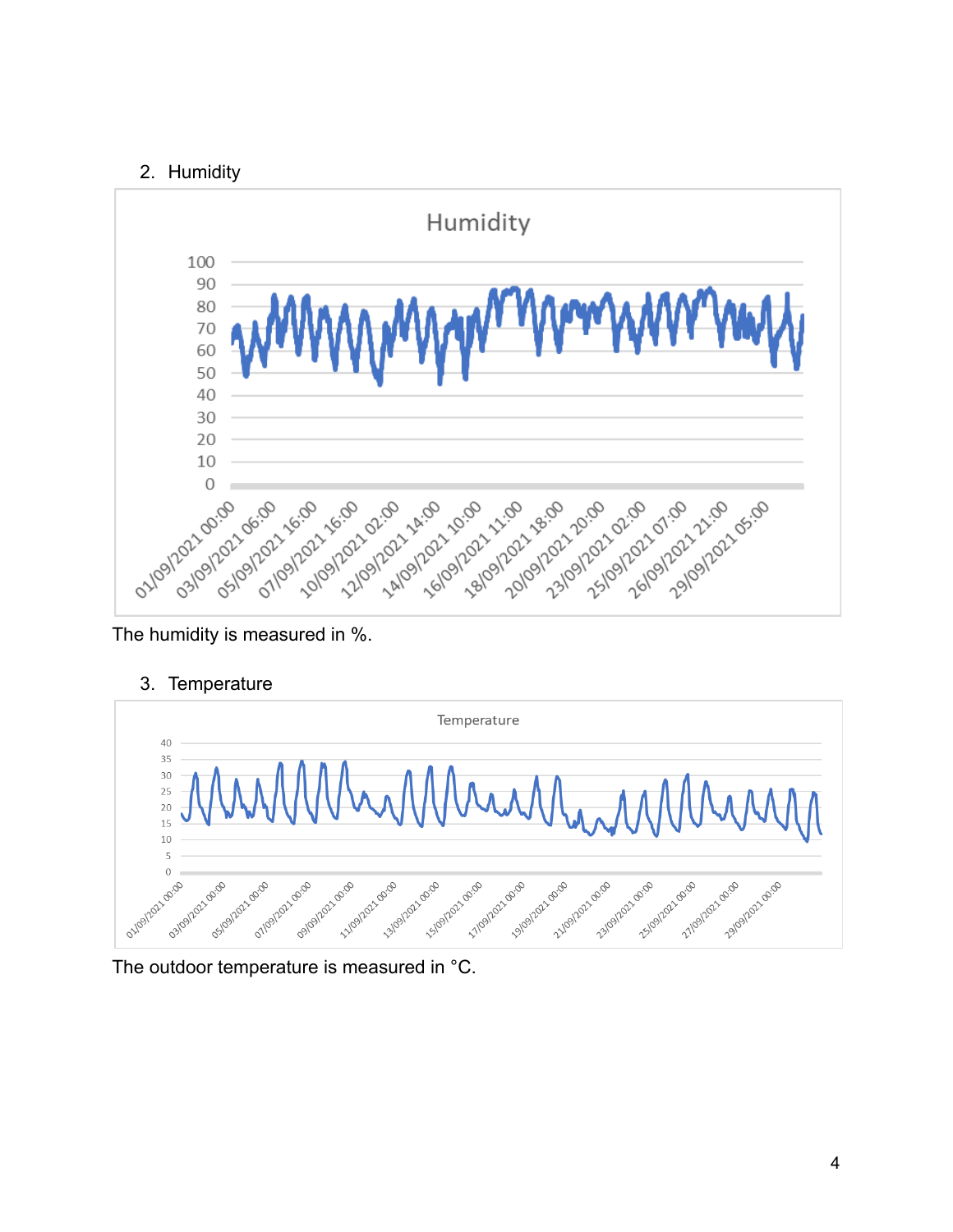### 4. Luminosity



The luminosity is measured in lumen.

## <span id="page-5-0"></span>3. Results

The results of the predictions by the decision tree classifier are presented as follows. We used the three feature data humidity, luminosity and temperature and all possible combinations of them to predict the label "hourly electricity consumption". The results show the actual and the estimated consumption between 25.09.21 and 30.09.21.



Feature: Humidity

Mean error is: 276.70833333333333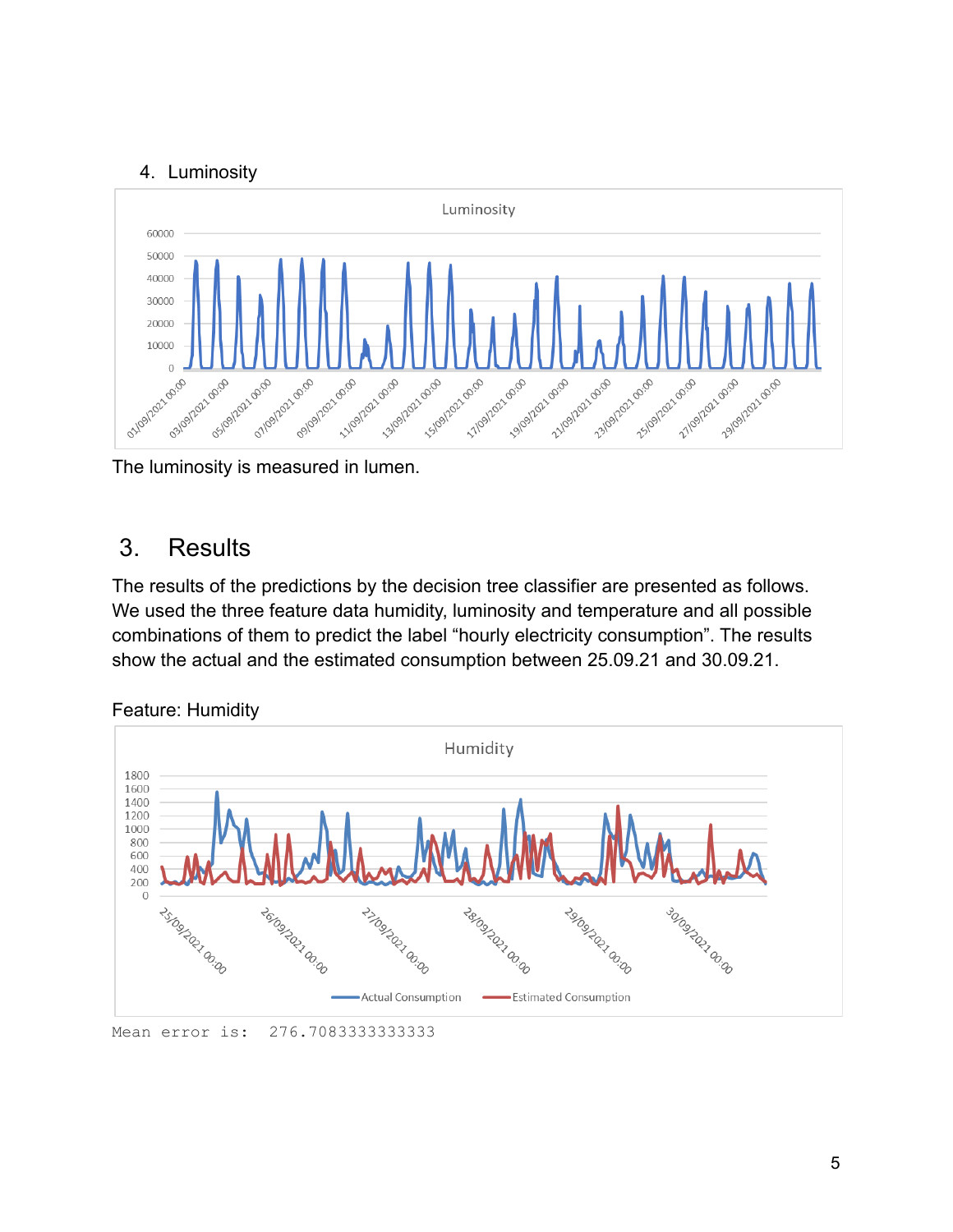Humidity cannot really explain the electricity consumption very well. It is also not possible to identify any approximation of the estimated consumption to actual consumption.



#### Feature: Temperature

Mean error is: 261.4236111111111

For temperature a trend of approximation can be identified. However, there are still strong deviating estimations.



#### Feature: Luminosity

Luminosity can explain the electricity consumption quite well and an approximation of the estimated consumption to the actual consumption can be clearly identified.

Mean error is: 252.11111111111111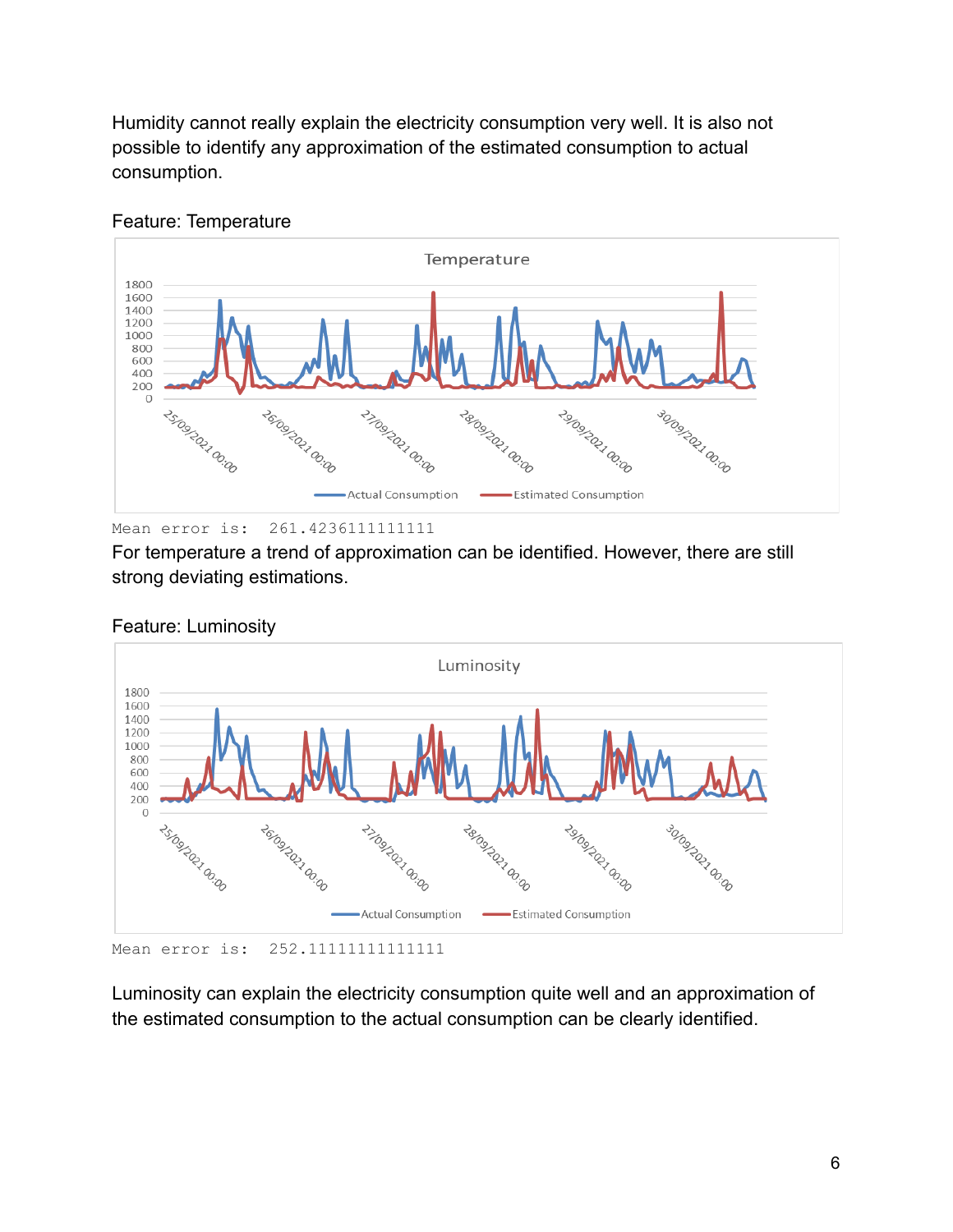

Features: Temperature + Humidity

Mean error is: 308.55555555555554

#### Features: Luminosity + Humidity



Mean error is: 259.7569444444446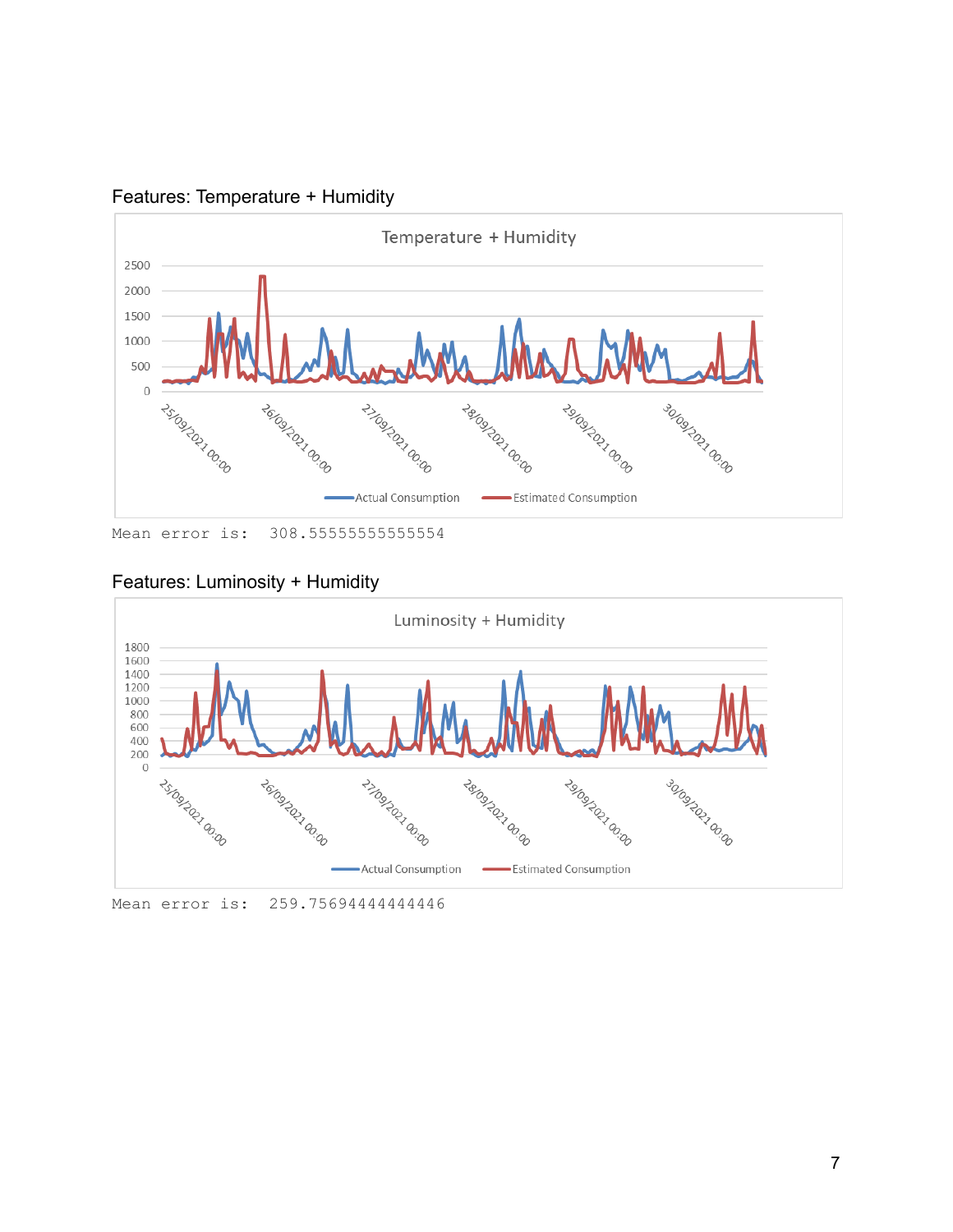



Mean error is: 283.8819444444446

### Features: Luminosity + Temperature + Humidity



Mean error is: 255.95138888888889

### <span id="page-8-0"></span>4. Conclusion

To summarize our results, we can conclude that luminosity gives us the best results and should be considered when doing electricity consumption prediction. This could be useful when coordinating demand and supply in a smart grid.

Temperature and humidity did not give very accurate results. We also tested different combinations of which luminosity and humidity performed best, but could not outperform luminosity alone. Surprisingly the combination of temperature and luminosity did not perform that well. We expect that strong intercorrelation between these two variables exists, that reduces the performance.